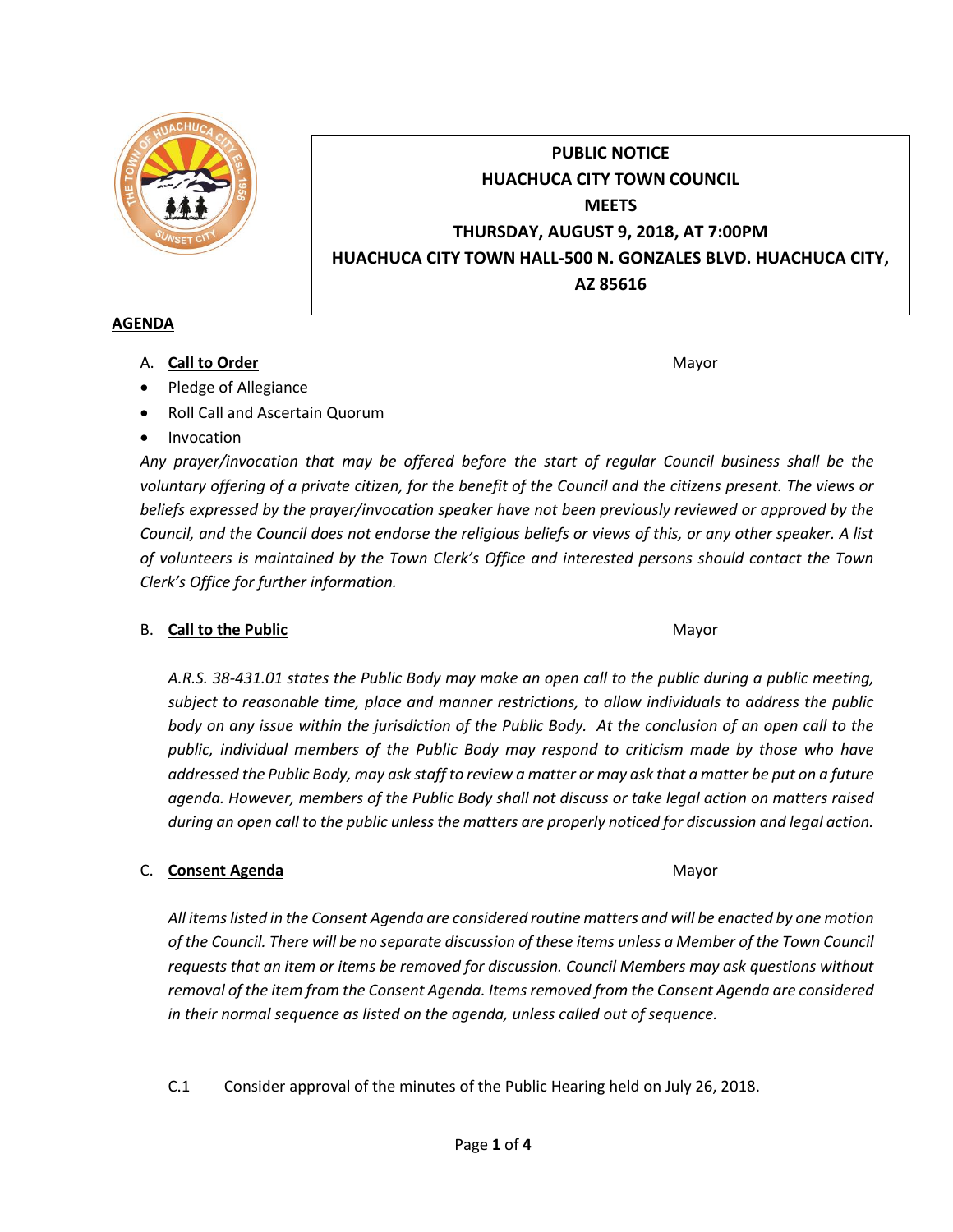- C.2 Consider approval of the minutes of the Special Meeting held July 26, 2018.
- C.3 Consider approval of the minutes of the Regular Town Council Meeting held July 26, 2018.
- C.4 Consider approval of the Payment Approval Report in the amount of \$67,033.26

## D. **Unfinished Business before the Council** Mayor

*Public comment will be taken at the beginning of each agenda item, after the subject has been announced by the Mayor and explained by staff. Any citizen who wishes, may speak one time for five minutes on each agenda item before or after Council discussion. Questions from Council Members, however, may be directed to staff or a member of the public through the Mayor at any time.*

## E. **New Business before the Council** Mayor

*Public comment will be taken at the beginning of each agenda item, after the subject has been announced by the Mayor and explained by staff. Any citizen who wishes, may speak one time for five minutes on each agenda item before or after Council discussion. Questions from Council Members, however, may be directed to staff or a member of the public through the Mayor at any time.*

- E.1 Discussion and/or Action [Town Manager]: Consider approval of a fee waiver for Vision of Hope Youth Center and Mustang Mountain Cowboy Church for use of the Huachuca City Community Center on August 18, September 15 &29, October 13 & 27, November 17 & 24 and December 22 & 29, 2018 for Free Soup Lunch.
- E.2 Discussion and/or Action [Mayor Taylor]: Proclamation declaring the month of August "Child Support Awareness Month".
- E.3 Discussion and/or Action [Councilor Banks]: Recommendation of Planning and Zoning Commission, approving Jeffrey Ferro's appointment to the Commission.
- E.4 Discussion and/or Action [Councilor Banks]: Acceptance of Nicole Hardas' resignation from the Planning and Zoning Commission.
- E.5 Discussion and/or Action [Councilor Banks]: Recommendation from Planning and Zoning Commission pertaining to the Site Review for the Coca-Cola Office Expansion Project completed on August 1, 2018.
- E.6 Discussion and/or Action [Councilor Welsch]: Recommendation to change order of business for public meetings of the Council to move staff reports to the beginning of the agenda, and to amend the Town Code, Section 2.20.060 "Order of Business", to allow the Council to change the order of business for its meetings by adopting resolutions of the Council.
- E.7 Discussion and/or Action [Mayor Taylor]: Direction to staff to research options for an agreement of administrative operations for the Senior Center.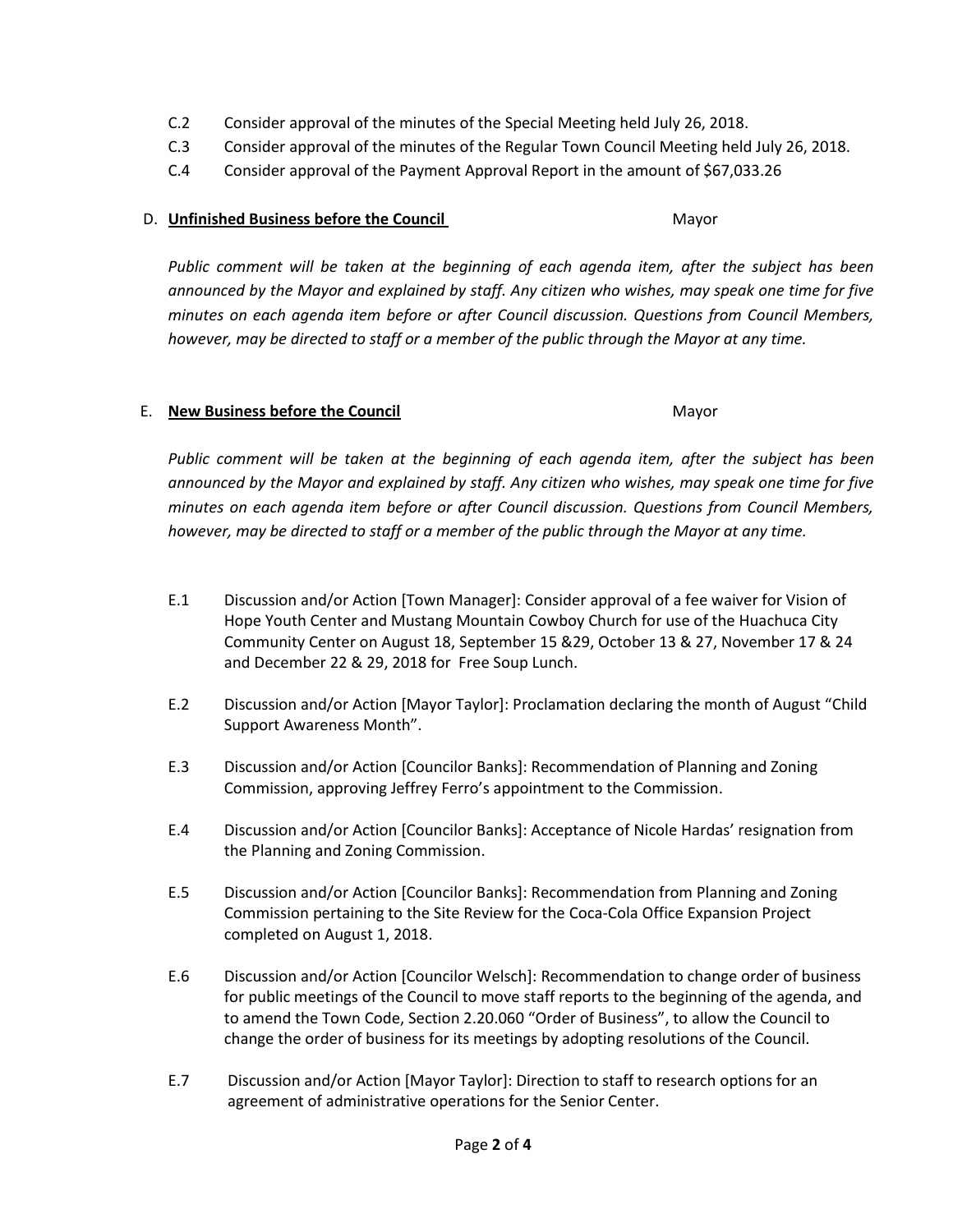- E.8 Discussion and/or Action [Councilor Welsch]: Adoption of Resolution 2018-18 Establishing a Policy for Assignment of Councilmembers' Commissions and Department Liaison Responsibilities.
- E.9 Discussion and/or Action [Mayor Taylor]: Direction to staff to create a section in Town Code addressing the IT Department and access to town computers and systems.
- E.10 Discussion and/or Action [Chief Thies]: Presentation of plan to change some of the Town Codes from criminal offenses to civil infractions.
- E.11 Discussion and/or Action [Supervisor Halterman]: Request approval of payment for repairs to Huachuca City Garbage Truck "G2" in the amount of \$8,579.40.
- E.12 Discussion and/or Action [Supervisor Halterman]: Request approval to purchase groundwater monitor wells at a cost of \$23,533.55
- E.13 Discussion and/or Action [Manager Williams]: Accept or reject bid proposals for Audit Services for the Town.
- E.14 Discussion and/or Action [Mayor Taylor]: Consideration of revisions to Trash Ordinance 2018- 11.
- E.15 Discussion and/or Action [Mayor Taylor]: Executive [closed] session, pursuant to A.R.S. 38- 431.03 (A) (1) for discussion regarding the Town Manager's contract. Following the executive session, the Council might take action to amend the Manager's contract.

#### F. **Reports of Current Events by Commission Liaisons and Officers** Mayor

| F.1 | Library & Senior Center | <b>Councilor Welsch</b>      |
|-----|-------------------------|------------------------------|
| F.2 | Planning & Zoning       | <b>Councilor Banks</b>       |
| F.3 | Finance                 | <b>Councilor Wallace</b>     |
| F.4 | <b>Public Safety</b>    | <b>Councilor Butterworth</b> |
| F.5 | Parks & Recreation      | Councilor Hirshberg          |
| F.6 | Public Works & Landfill | Mayor Pro Tem Johnson        |
| F.7 | Mayor's Report          | Mayor Taylor                 |
| F.8 | Town Manager's Report   | <b>Manager Williams</b>      |
| F.9 | Town Clerk's Report     | Clerk Fuller                 |

- G. Items to be placed on future agendas.
- H. Adjournment.